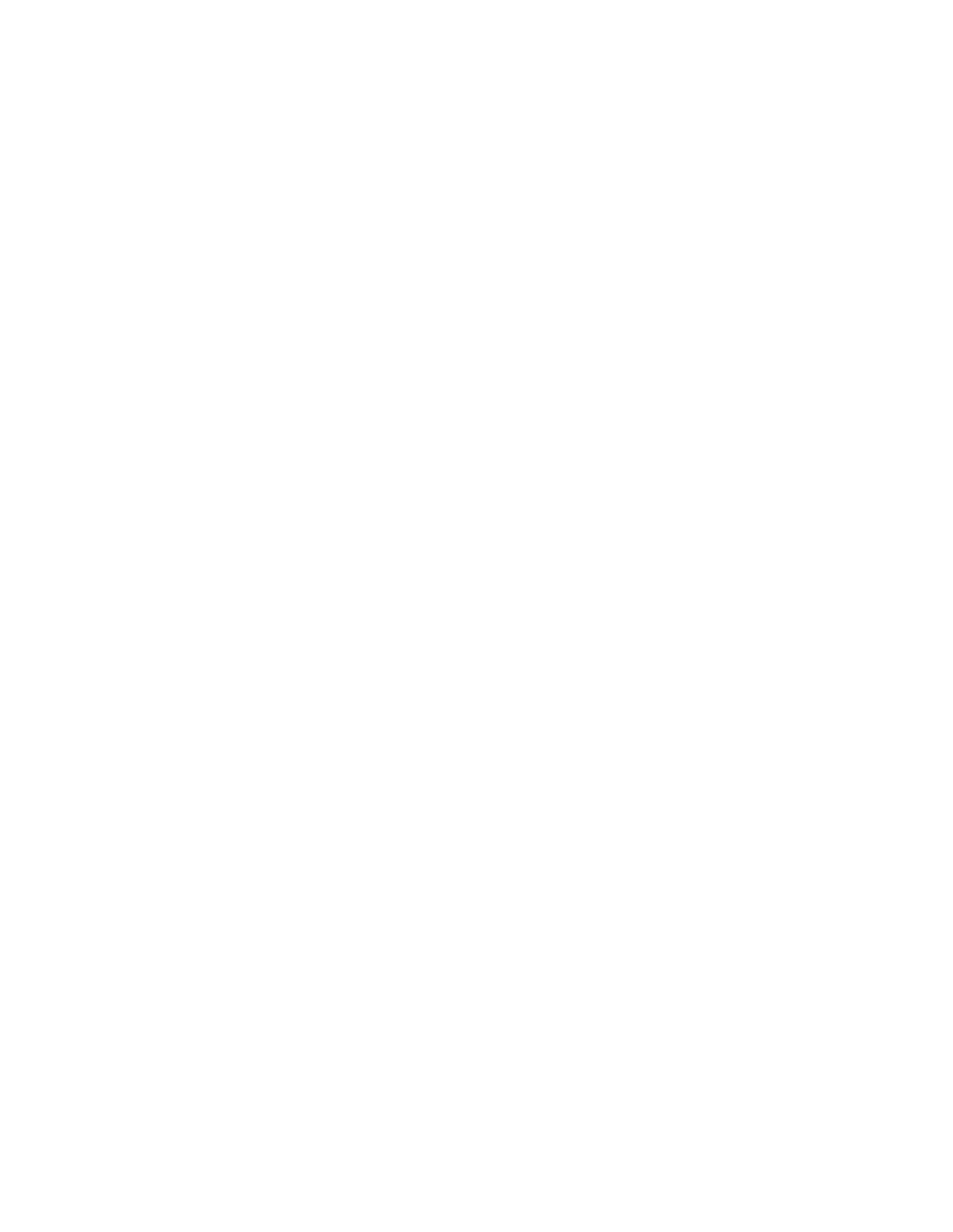# **WHY SHOULD EDUCATORS READ** *WHITE FRAGILITY***?**

*White Fragility* is a must-read for all educators because racial disparities in access and opportunity continue to be an urgent issue in our schools. An educator's belief system can and does significantly impact how they approach teaching and learning.<sup>1</sup> Therefore, in a school system in which the teaching population remains primarily white and the student population continues to become more racially diverse, it is necessary for educators to develop the skills to engage in conversations about bias, race, and racism—especially their own.<sup>2</sup>

Additionally, despite an educator's best efforts, it is impossible to shield students from the hate-based violence they are exposed to on a national level. A report by the Southern Poverty Law Center, found that the rhetoric used by Donald Trump and his supporters, before and during the presidential campaign, had a significant impact on school climate.<sup>3</sup> Teachers reported an increase in verbal harassment of students, the use of slurs and derogatory language, and instances involving swastikas, Nazi salutes, and Confederate flags. Eight in ten teachers reported heightened anxiety from students in marginalized groups, including immigrants, Muslims, African Americans, and LGBTQ youth. Each month, Teaching Tolerance, a project of SPLC, tracks and publishes hate incidents at US schools. The latest report, from November 2018, found that there were 59 reported incidents in classrooms, at school events, and on social media.<sup>4</sup> Regrettably, students are living with hate in their midst at school, too, and it is imperative that educators take action.

Finally, there is only one reason to engage in emotionally fraught conversations about racism, and that is to end it. As educators, we need to summon up the courage and together act deliberately and honestly to address what remains to be our greatest national and educational challenge.

### **HOW TO USE THIS GUIDE**

This study guide is designed to be used independently, as well as in small or larger groups by educators. Each section includes an optional **pre-reading** prompt that can be completed before reading the chapter, as well as a **chapter summary**, **key concepts**, and **questions**. Facilitators are encouraged to use discussion protocols to ensure equitable participation in group discussions. Though the author notes that the primary audience for *White Fragility* is white people, this guide may be used by those of all racial identities.

#### **Reflection questions for facilitators before convening the group**

- **1.** In which situations would you be least or most comfortable?
- **2.** Given that addressing racism necessarily invokes discomfort, how will you build your stamina? Do you have a community or support group to turn to?
- **3.** How will your social identities impact the discussion?
- **4.** What may be triggers for you and how would you manage it?
- **5.** How well do you handle conflict?

<sup>1</sup> Buffington, M. L. "Fostering Dialogue in a Post-Racial Society." *Journal of Cultural Research in Art Education* 33, no. 1 (2016), 12–26.

<sup>2</sup> Adams, M., L. A. Bell, D. Goodman, and K. Joshi. *Teaching for Diversity and Social Justice.* 3rd ed. New York: Routledge, 2016.

<sup>3</sup> Southern Poverty Law Center. "The Trump Effect: The Impact of the Presidential Election on Our Nation's Schools." 2016.

<sup>4</sup> Dillard, C. "Hate at School: November 2018," *Teaching Tolerance*, https://www.tolerance.org/magazine/hate-at-school-november-2018..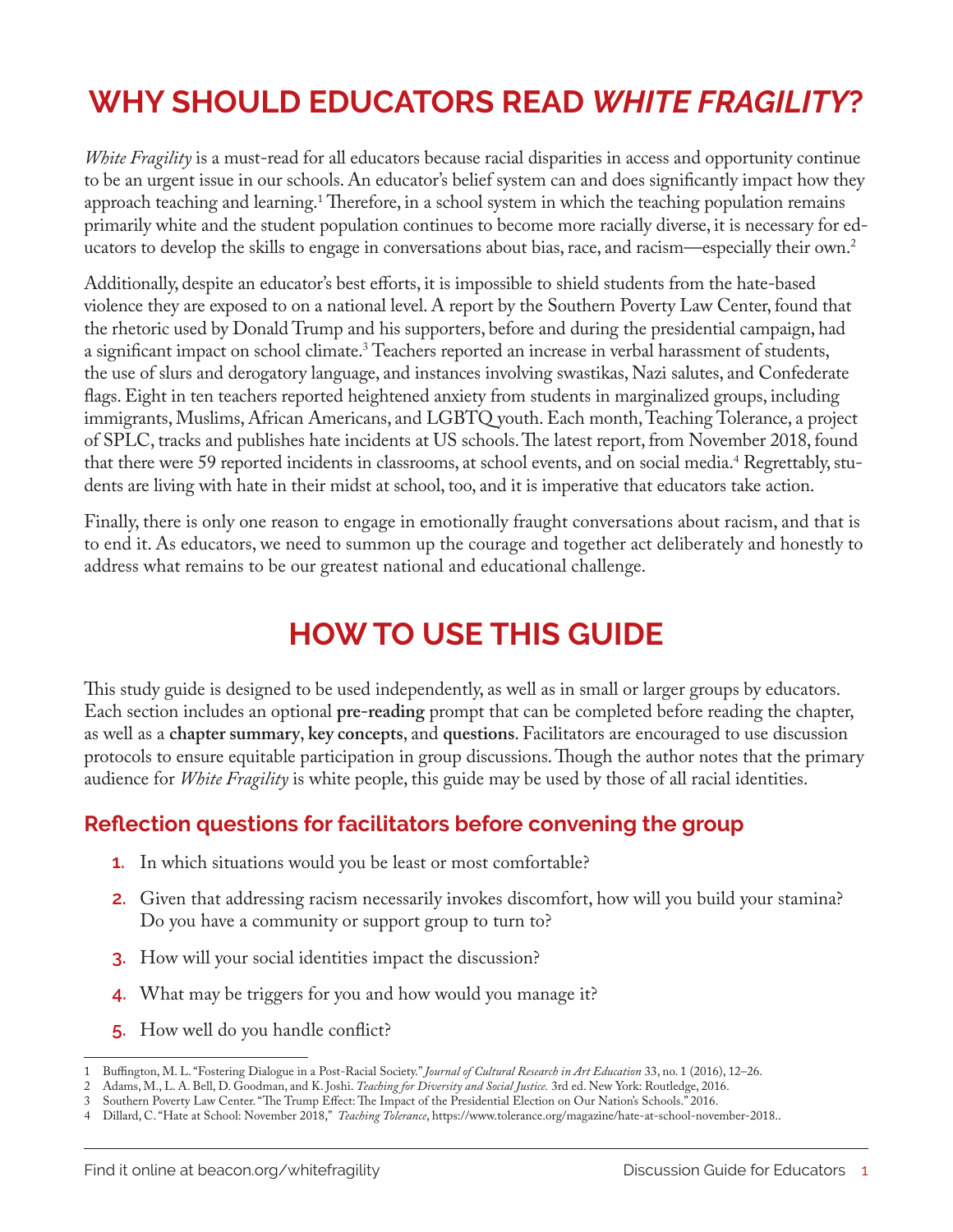- **6.** What are the interests and motivations of your participants?
- **7.** What is the relationship between participants?
- **8.** What is the purpose for convening this group of people?
- **9.** What does the group want to accomplish as a result of reading this text?
- **10.** How will the questions be answered? What other protocols can you use to ensure equity of voice?
- **11.** How much time are you allotting for each conversation?
- **12.** Is the physical space conducive to the environment you wish to create?
- **13.** How will you gather feedback from the participants throughout and at the conclusion of the discussion?

# **INTRODUCTION**

#### **Pre-Reading**

Write about or discuss the following:

- What is your previous experience discussing race and racism?
- Why have you decided to read and discuss this book?
- What questions do you have prior to reading?

#### **Summary**

In the introduction, the author explains that North Americans live in a society that is deeply separate and unequal by race, that white people are socialized into a deeply internalized sense of racial superiority, and that conversations about race often challenge a white person's sense of identity. The author, focusing on white progressives, explains that the book will define "white fragility," discuss how it develops, how it protects racial inequality, and what can be done to overcome it.

#### **Key Concept(s)**

• White fragility

- **1.** Why is it important to explicitly discuss race and racism in education with educators and with students?
- **2.** How can reading and discussing this book lead to change?
- **3.** What changes are you hoping to make as a result of reading and discussing this book?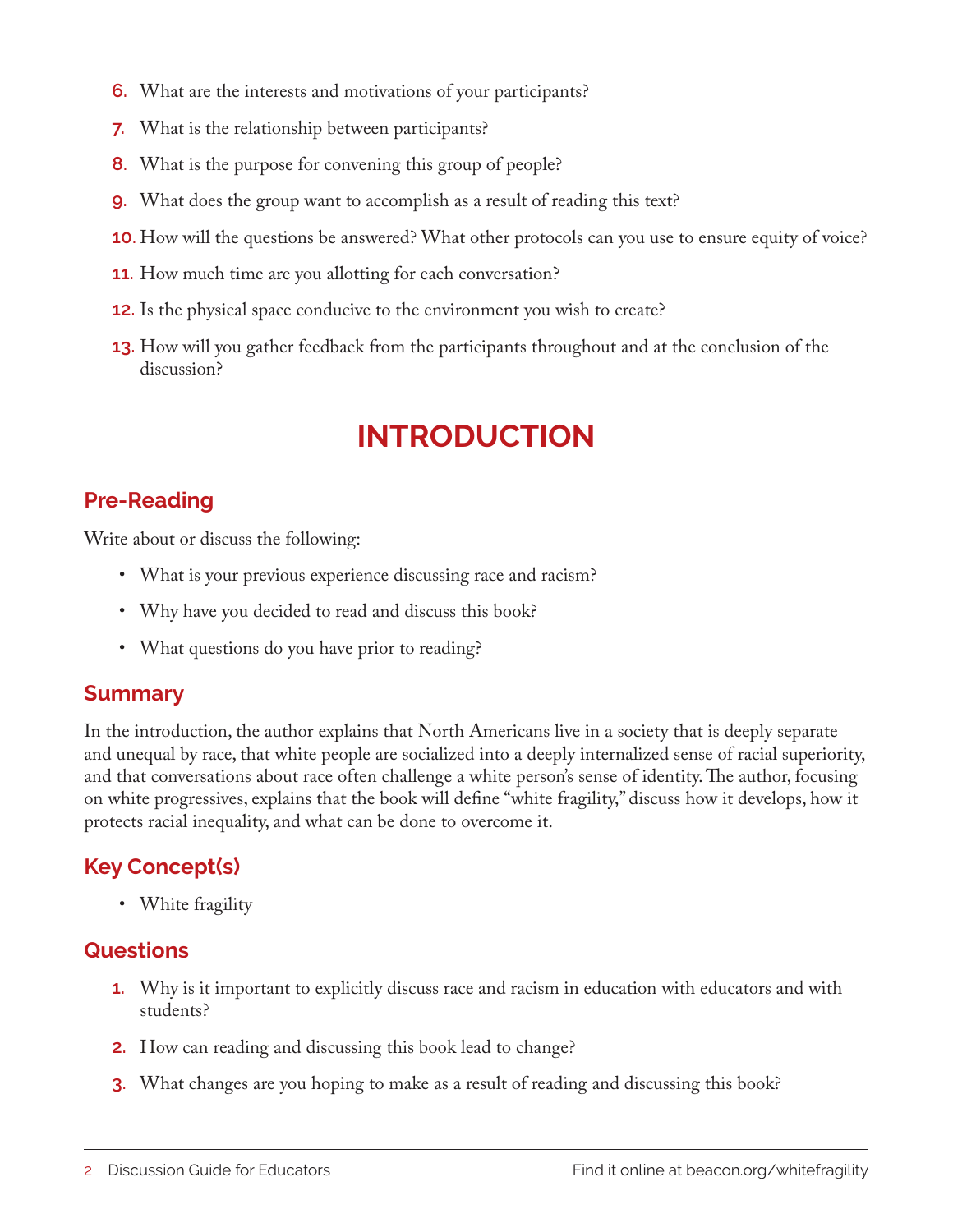**Chapter 1**

# **THE CHALLENGES OF TALKING TO WHITE PEOPLE ABOUT RACISM**

#### **Pre-Reading**

Read the following quote. Journal your thoughts or discuss.

"Yet our simplistic definition of racism—as intentional acts of racial discrimination committed by immoral individuals—engenders a confidence that we are not part of the problem and that our learning is thus complete." (p. 9)

#### **Summary**

This chapter explains that two major challenges of talking to white people about racism are a limited understanding of socialization and a simplistic understanding of racism. White people have been socialized to see that race matters, but not their own race. Specifically, the Western ideologies of individualism and objectivity make it difficult for white people to explore the collective aspects of white experience. Thus, collectively white people do not see themselves in racial terms. Naming race, however, is a critical component of cross-racial skill building and is necessary in order to engage critically with the topic of race. Also, to increase the racial stamina that counters white fragility, white people must reflect on the whole of their identities and the impact of being members of their racial group.

#### **Key Concept(s)**

- Socialization
- Individualism
- Objectivity

- **1.** What learning experiences required you to critically engage with the topic of race or racism? What was the impact? If you do not have any learning experiences to share, what do you believe would have been the impact?
- **2.** What is most uncomfortable to you when discussing race? Why? When did you first notice that talking about racism is uncomfortable?
- **3.** Consider the Key Concept(s) identified in this chapter. Expand on your understanding of them and give specific examples about how any of the Key Concept(s) impacted your ability to discuss race and racism.
- **4.** What are you implicitly or explicitly teaching students about racial norms? How do you know?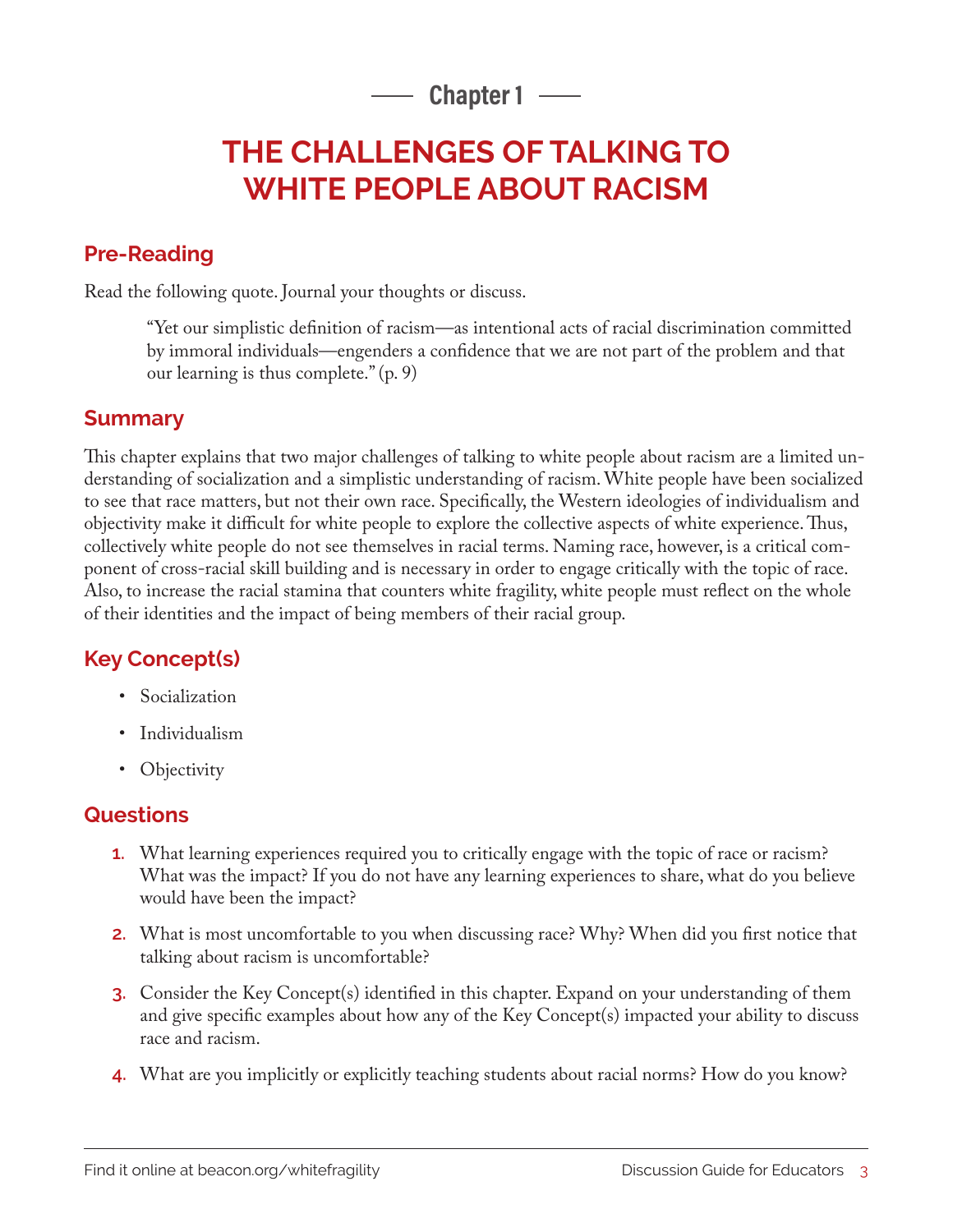- **5.** Why is it important to integrate teaching about race and racism into your practice? What are the benefits and challenges? How can you meet the challenges?
- **6.** How can you make use of the information from this chapter in your role as an educator?

**Chapter 2**

# **RACISM AND WHITE SUPREMACY**

#### **Pre-Reading**

Read the following quote. Journal your thoughts or discuss.

"Similarly, racism—like sexism and other forms of oppression—occurs when a racial group's prejudice is backed by legal authority and institutional control. This authority and control transforms individual prejudices into a far-reaching system that no longer depends on the good intentions of individual actors; it becomes the default of the society and is reproduced automatically."  $(p. 21)$ 

#### **Summary**

Chapter 2 outlines key information about racism and white supremacy in the United States. The author emphasizes that race is socially constructed; however, the belief that race and differences associated with it are biological is deep-seated. Race is an evolving social idea that was created to legitimize racial inequality and protect white advantage. Historically and contemporarily, being perceived as white carries legal, political, economic, and social rights and privileges that are denied to others. White supremacy is the overarching political, economic, and social system of domination that describes the culture we live in and that positions whiteness as ideal. Naming white supremacy makes the system visible and shifts the locus of change onto white people, where it belongs. Challenging complicity with and investment in racism is life-long work for white people.

#### **Key Concept(s)**

- Prejudice
- Discrimination
- Racism
- Ideology
- White privilege
- Whiteness
- White supremacy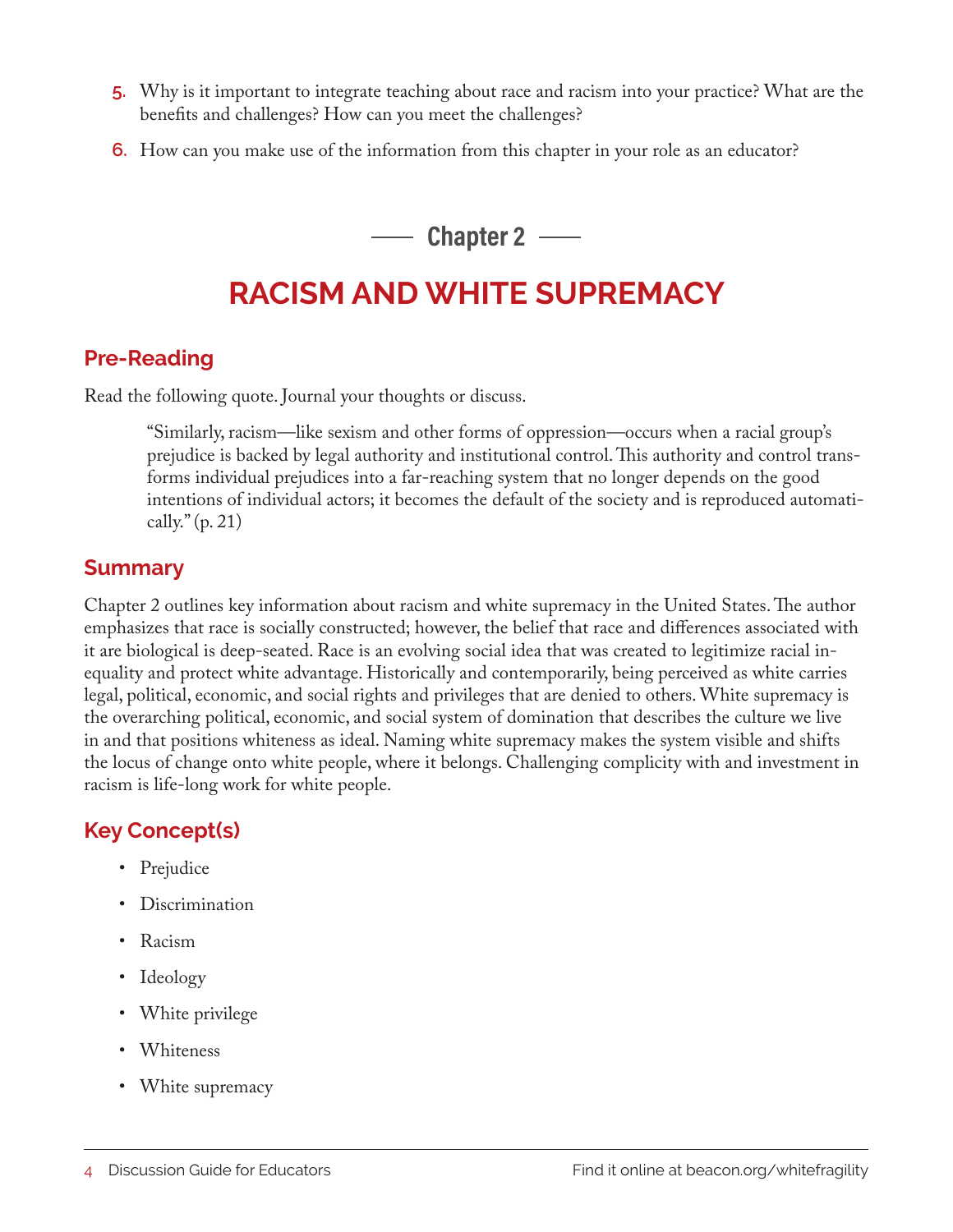#### **Questions**

- **1.** How has race impacted your life? If you are struggling to answer the question, why?
- **2.** Review the racial breakdown of people who control our national institutions on p. 31. What specific conclusions can be drawn from this list?
- **3.** The author asks several questions about racial socialization and schooling on p. 35, including "Why is it important to reflect on our teachers in our effort to uncover our racial socialization and the messages we receive from schools?" Answer that question and consider answering a few other questions from p. 35.
- **4.** Practice explaining the differences between racism, prejudice, and discrimination in your own terms. Why is it important for students of all races to understand these concepts and the differences between them? What are historical or current examples of racism, prejudice, and discrimination that students can understand?
- **5.** How does your school or classroom reinforce a racist ideology? How do you know?
- **6.** Who or what benefits from the biological myths associated with race? How are biological racist myths perpetuated in school?
- **7.** Describe some of the broader implications of our complicity and investment in racism.
- **8.** How can the learning from this chapter be converted into an action item for your colleagues or students?

**Chapter 3**

# **RACISM AFTER THE CIVIL RIGHTS MOVEMENT**

#### **Pre-Reading**

Write about or discuss the following:

- What is colorblindness and how does the author challenge it?
- How do you see/have you seen color-blind ideology in your own life and teaching practice?

#### **Summary**

A simplistic understanding of racism leads people to believe that the civil rights movement and the desegregation of public facilities generally ended racist practices. However, racism is highly adaptable and modern norms, policies, and practices have resulted in racial outcomes similar to those in the past. Color-blind ideology, although initially well-intentioned, makes it difficult to address unconscious racist beliefs and has served to deny the reality of racism—thus holding it in place. Finally, cultural norms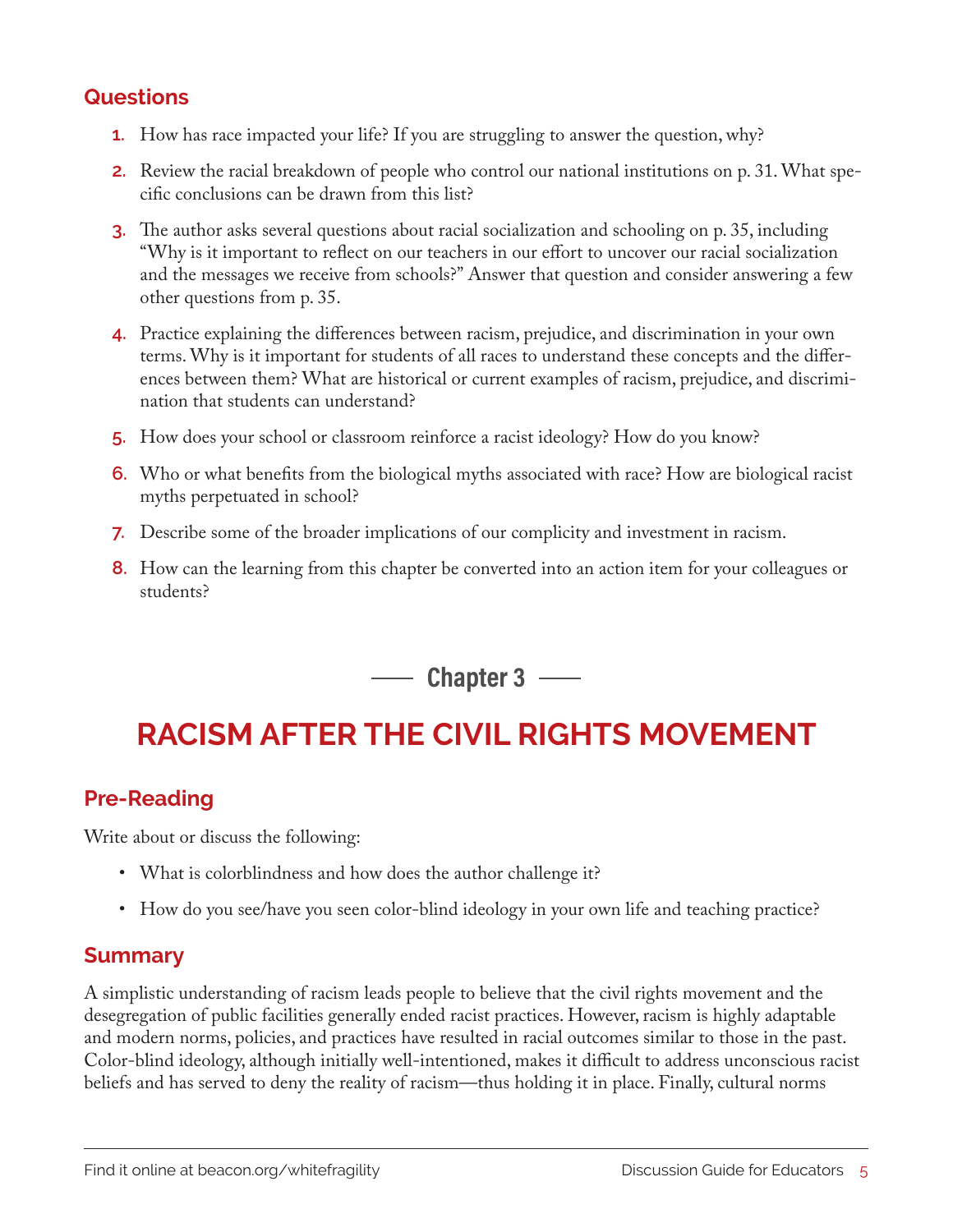insist that white people hide racism from people of color and deny it around other white people, which also makes it impossible to confront and address racism.

#### **Key Concept(s)**

- New racism
- Color-blind racism
- Aversive racism
- Casual race talk
- Cultural racism
- Backstage
- Front-stage

#### **Questions**

- **1.** How have you taught the civil rights movement and its impact on ending racism? What do you need to add to the discussion?
- **2.** How does aversive racism show up in education? What is its impact, and who does it serve?
- **3.** As a white educator, what surprises you about backstage conversations you have been a part of? What surprises you about your stated beliefs about race and racism?
- **4.** How does color blindness show up in school and how does it impact students of color? What evidence do you have that color-blind policies are not leading to more equitable outcomes for students of color?

**Chapter 4**

# **HOW DOES RACE SHAPE THE LIVES OF WHITE PEOPLE?**

#### **Pre-Reading**

Read the following quote. Journal your thoughts or discuss.

"But my silence is not benign because it protects and maintains the racial hierarchy and my place within it." (p. 58)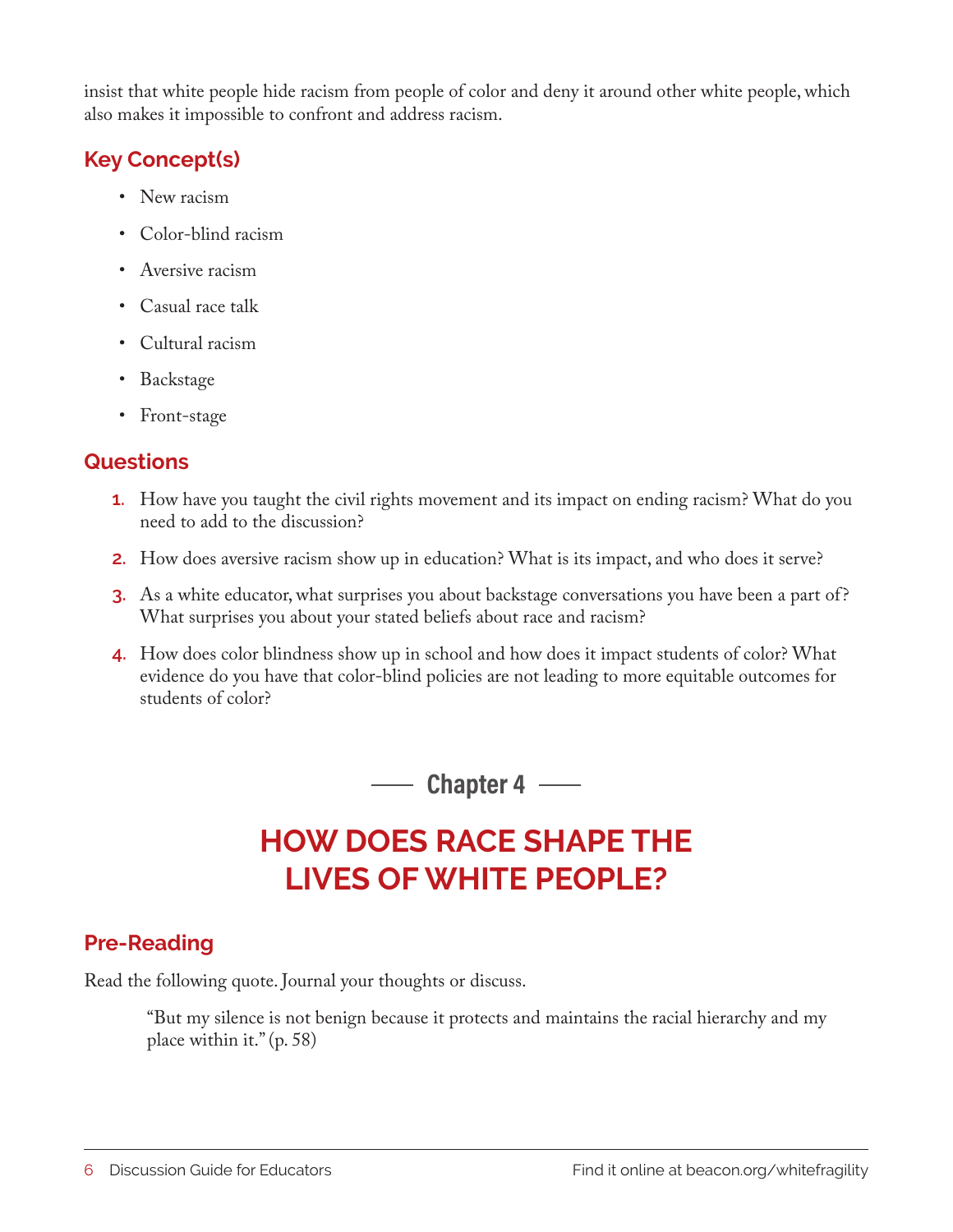#### **Summary**

As a reminder, racial identity shapes a person's perspectives, experiences, and responses. In this chapter, the author delves into eight foundational aspects of white fragility. The author explains that because of their racial identification, white people in the United States will generally feel a sense of belonging, be free from the burden of race, have freedom of movement, and will be considered just people. People of color typically do not have the same experience. In addition, white people are most likely to choose racial segregation and position themselves as racially innocent. Those two choices, along with an obliviousness to the country's racial history, can lead white people to romanticize ideas about the good old days. Finally, *white solidarity*, which is an unspoken agreement among white people to protect white advantage and not cause another white person to feel racial discomfort, is key in maintaining white supremacy.

#### **Key Concept(s)**

- White solidarity
- White racial innocence

- **1.** How does racial belonging play out in school? Do students of color feel they belong? How do you know?
- **2.** How is the burden of race a reality for students of color? What are some examples of how they would feel burdened by race?
- **3.** What examples do you have of white solidarity in action? What was the outcome?
- **4.** When have you chosen to be silent? What encouraged that silence? What was the impact of your silence on the racial status quo?
- **5.** On p. 59, the author writes, "Claiming that the past was socially better than the present is also a hallmark of white supremacy." What do you think you know about the racial history of this country? What more do you need to learn?
- **6.** The author writes, "It has not been African Americans who resist integration efforts; it has always been whites" (p. 61). How has white flight—a process where white families fled from cities to the suburbs to escape the influx of people of color—impacted your school? What assumptions or biases are held about your changing population?
- **7.** What are some connections between "deeply held white associations of black people with crime" (p. 63) and the racial disparities in school disciplinary practices?
- **8.** The author writes, "Rather than change these conditions so that public education is equal for all, we allow other people's children to endure conditions that would be unacceptable for our own" (p. 67). How does racial inequality in schools serve white people?
- **9.** What would be required of educators to advocate for equity for all?
- **10.** Review the patterns that are considered the foundation of white fragility on p. 68. Which of these patterns is most significant to you in your life right now? Explain.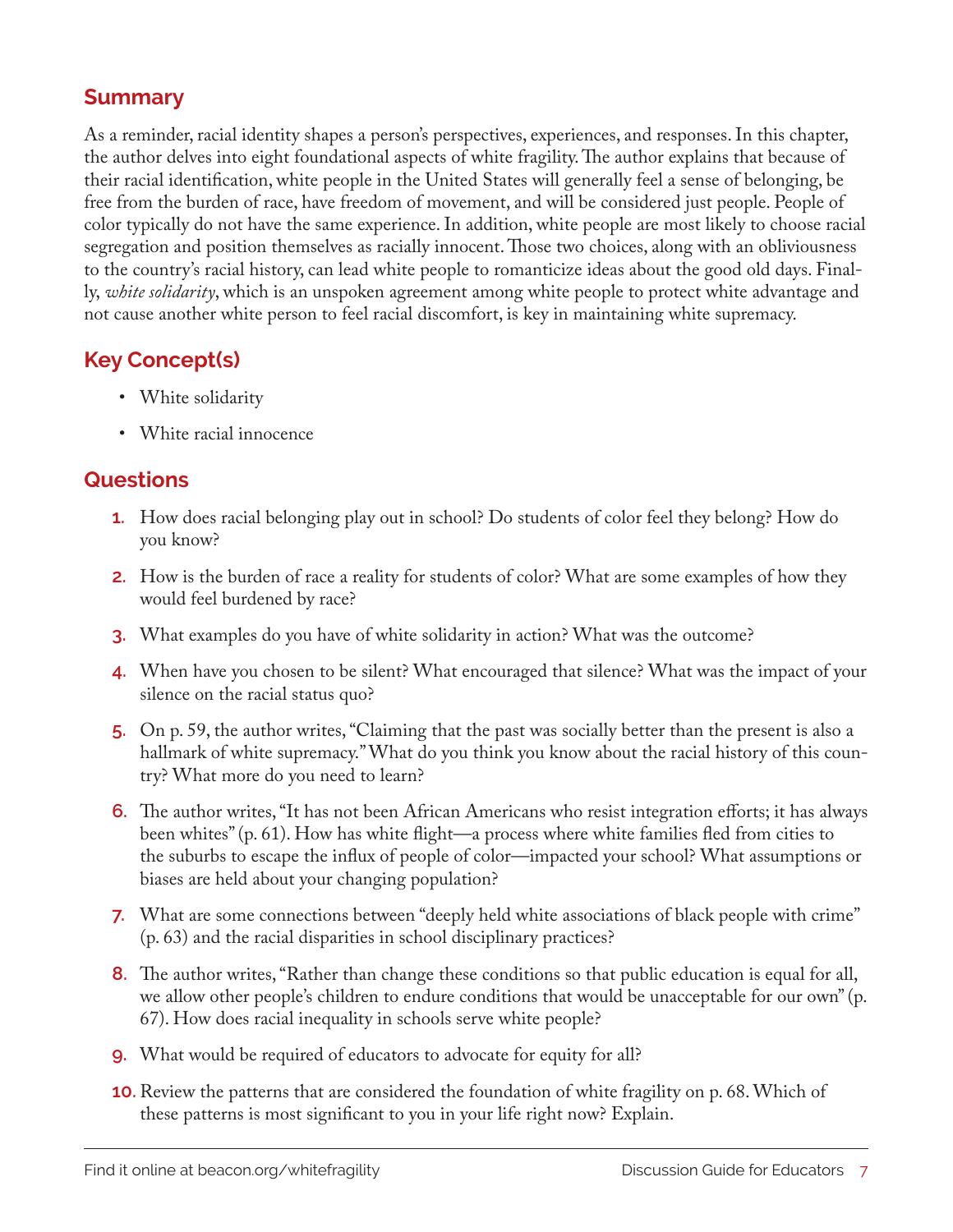$-$  Chapter 5  $-$ 

### **THE GOOD/BAD BINARY**

#### **Pre-Reading**

Read the following quote. Journal your thoughts or discuss.

"If, as a white person, I conceptualize racism as a binary and I place myself on the not racist side, what further action is required of me? No action is required, because I am not a racist. Therefore, racism is not my problem; it doesn't concern me and there is nothing further I need to do." (p. 73)

#### **Summary**

Following the civil rights movement era, many people believed that only intentionally malicious acts of extreme prejudice were classified as racist and that only bad people committed those acts. Thus, according to the author, the most effective adaptation of racism—the good/bad binary—became a cultural norm. The good/bad binary made it effectively impossible for the average white person to understand much less interrupt—racism. The chapter ends by looking at some of the most popular claims within the good/bad binary and providing counter narratives to the claims.

#### **Key Concept(s)**

• Binary

- **1.** How does the author's explanation of what it means to be racist challenge mainstream ideas?
- **2.** What are the implications for you, personally, of this explanation?
- **3.** How does the good/bad binary impact how we talk about historical or contemporary figures in school?
- **4.** Have you ever been called racist? How did it feel? If you haven't, how do you think it would feel? How might these feelings function to actually uphold and protect racism?
- **5.** As an educator, how does the good/bad binary impact your willingness to look at your own racism with other colleagues or confront racist practices in your school?
- **6.** Review the list of color-blind and color-celebrate claims on pp. 77–78. Which of the claims are you familiar with? Which ones have you used or taught? Would you consider using them or teaching them after reading this chapter? Why or why not?
- **7.** Select one of the counternarratives that start on p. 81. How do you feel when you read it and read the author's explanation? What might it tell you about your own beliefs about the good/bad binary?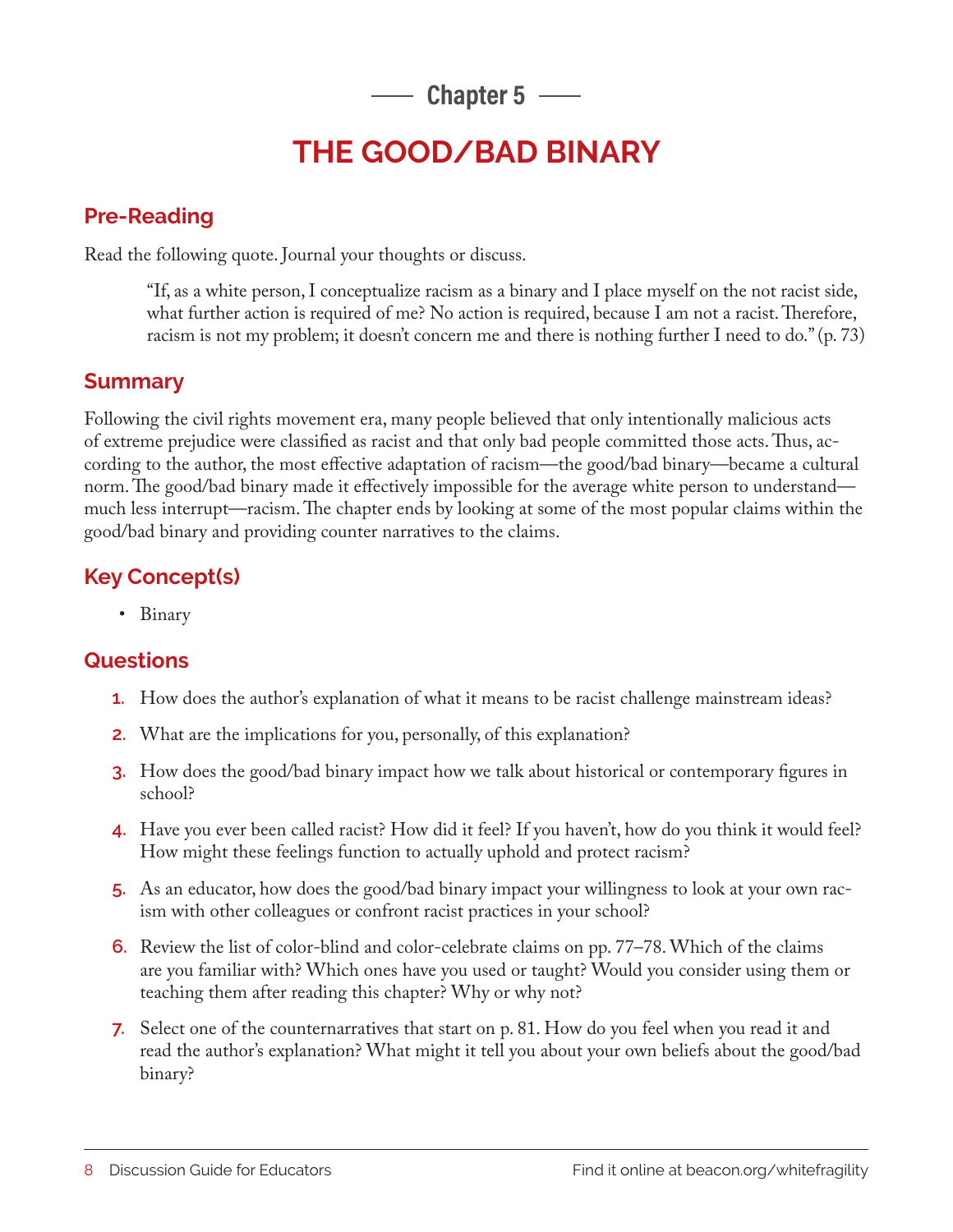**Chapter 6**

### **ANTI-BLACKNESS**

#### **Pre-Reading**

Read the following quote. Journal your thoughts or discuss.

"Creating a separate and inferior black race simultaneously created the 'superior' white race: one concept could not exist without the other. In this sense, whites need black people; blackness is essential to the creation of white identity." (p. 91)

#### **Summary**

White supremacy impacts all people of color, however, black people represent the ultimate racial "other," leading to a uniquely anti-black sentiment integral to white identity. In this chapter, the author explains that anti-blackness is rooted in misinformation, fables, perversions, projections, and lies about African Americans. As a result, white racial socialization causes many conflicting feelings toward black people, including benevolence, resentment, superiority, hatred, and, most fundamentally, deep guilt about past and current systematic transgressions against black people.

#### **Key Concept(s)**

• Anti-blackness

#### **Questions**

- **1.** How does anti-blackness show up in schools?
- **2.** What does addressing anti-blackness look like for you as an educator?
- **3.** What resources do you need to combat anti-black sentiments among colleagues and students?

**Chapter 7**

# **RACIAL TRIGGERS FOR WHITE PEOPLE**

#### **Pre-Reading**

Write about or discuss the following:

• How has the use of coded language, such as "urban," "inner city," and "disadvantaged," kept you and your colleagues from having open and honest conversations about race and racism in education?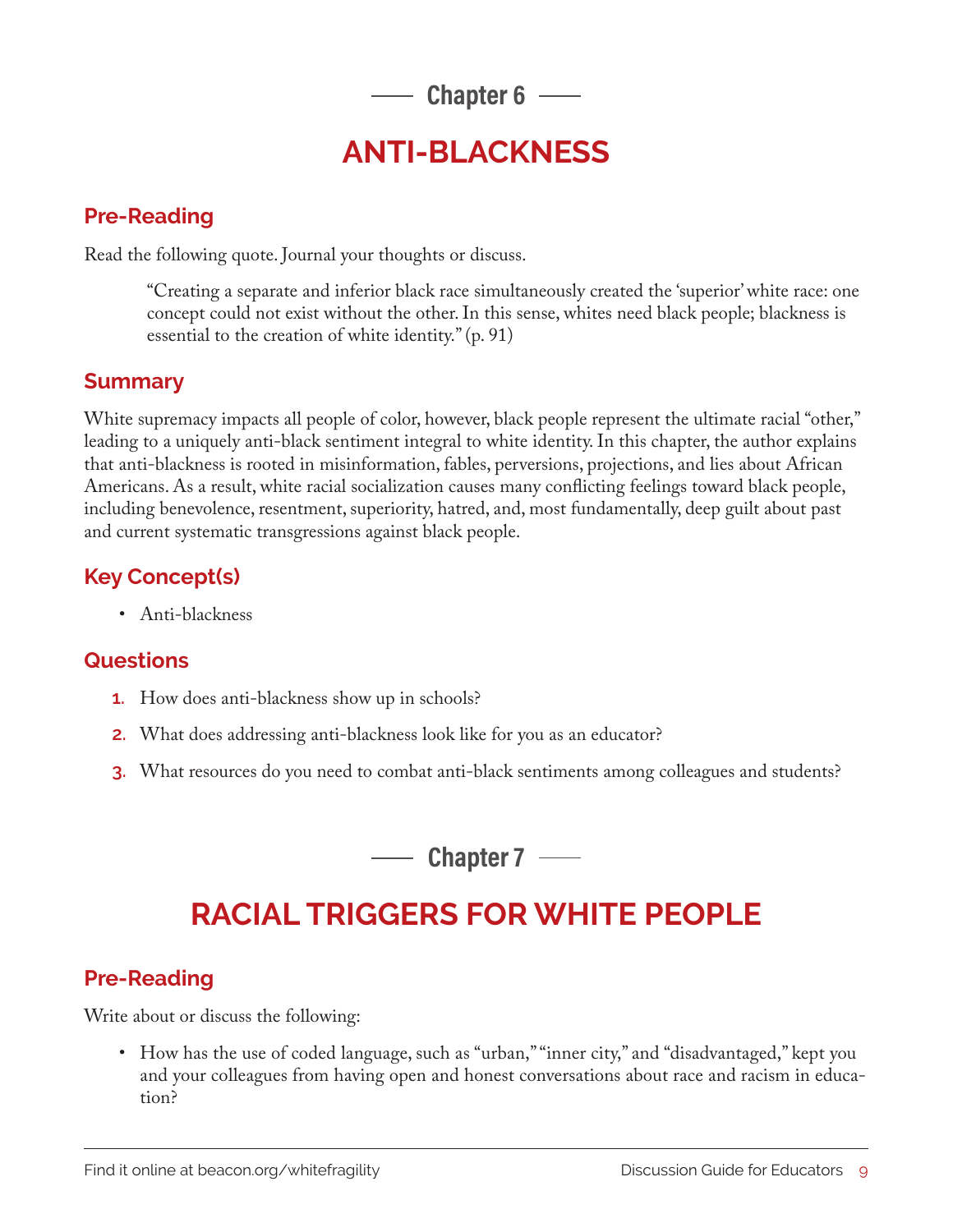• How does using these terms shift the responsibility for racial inequality from white people to people of color? What is masked by these terms?

#### **Summary**

Building upon earlier chapters, this chapter continues to explore what happens when white people are triggered in conversations about race and racism. Most white people can experience racial comfort because they live in insulated environments of racial privilege. Racial stress is triggered when foundational ideologies such as color-blindness, meritocracy, and individualism are challenged, and often white people are unable to respond constructively. Instead, common responses or emotions include anger, withdrawal, emotional incapacitation, guilt, argumentation, and cognitive dissonance.

#### **Key Concept(s)**

• Habitus

#### **Questions**

- **1.** In discussing race and racism with students and colleagues, what are some things you can do to prepare them for emotional reactions?
- **2.** How does your living and working environment reinforce your racial frame and ability to handle racial stress?
- **3.** Which of the common responses or emotions have you experienced? What ideology was challenged that led to that response?
- **4.** What strategies do you have to remain engaged when racial stress is triggered?

**Chapter 8**

# **THE RESULT: WHITE FRAGILITY**

#### **Pre-Reading**

Read the following quote. Journal your thoughts or discuss.

"In my workshops, I often ask people of color, 'How often have you given white people feedback on our unaware yet inevitable racism? How often has that gone well for you?' Eye-rolling, head-shaking, and outright laughter follow, along with the consensus of rarely, if ever. I then ask, 'What would it be like if you could simply give us feedback, have us graciously receive it, reflect, and work to change the behavior?' Recently a man of color sighed and said, 'It would be revolutionary.'" (p. 113)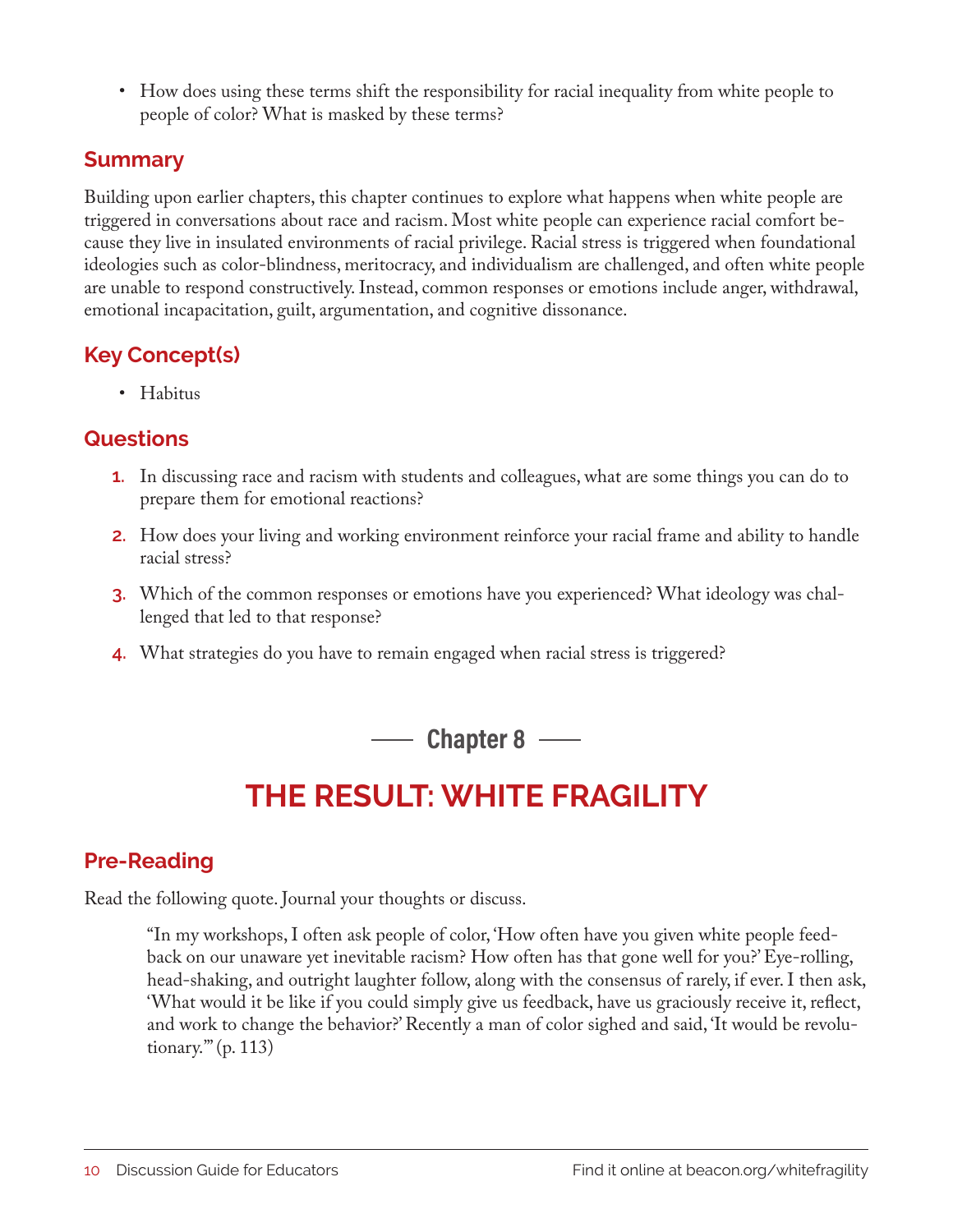#### **Summary**

Although research indicates that ideas about race are constructed as early as preschool, white adults often deny that racially based privileges exist. When challenged, white people resort to the discourse of self-defense. In conversations about race, and although no physical violence occurs, white people will characterize themselves as victimized or attacked. Claiming to be unfairly treated, they blame others from their discomfort. In that regard, white fragility is not fragile at all and can be a form of bullying that allows white people to regain control and protect their position.

#### **Key Concept(s)**

• Sociology of dominance

#### **Questions**

- **1.** In conversations about race and racism, how does the use of the language of violence used by many white people function?
- **2.** How do we create conditions for sustained engagement in uncomfortable conversations about race and racism, without centering white needs for comfort?
- **3.** Why is this information relevant to educators?

**Chapter 9**

### **WHITE FRAGILITY IN ACTION**

#### **Pre-Reading**

Read the following quote. Journal your thoughts or discuss.

"White people are receptive to my presentation as long as it remains abstract. The moment I name some racially problematic dynamic or action happening in the room in the moment… white fragility erupts." (p. 117)

#### **Summary**

This chapter looks specifically at the common feelings and behaviors that occur when white fragility is in action. The author identifies common claims that are used to justify strong emotional reactions such as arguing, avoiding, denying, or crying. The claims are based on a series of assumptions that are common among the white collective when white fragility is in action. Each of these feelings, behaviors, claims, and assumptions is a function of white fragility. They block any entry point for reflection and engagement.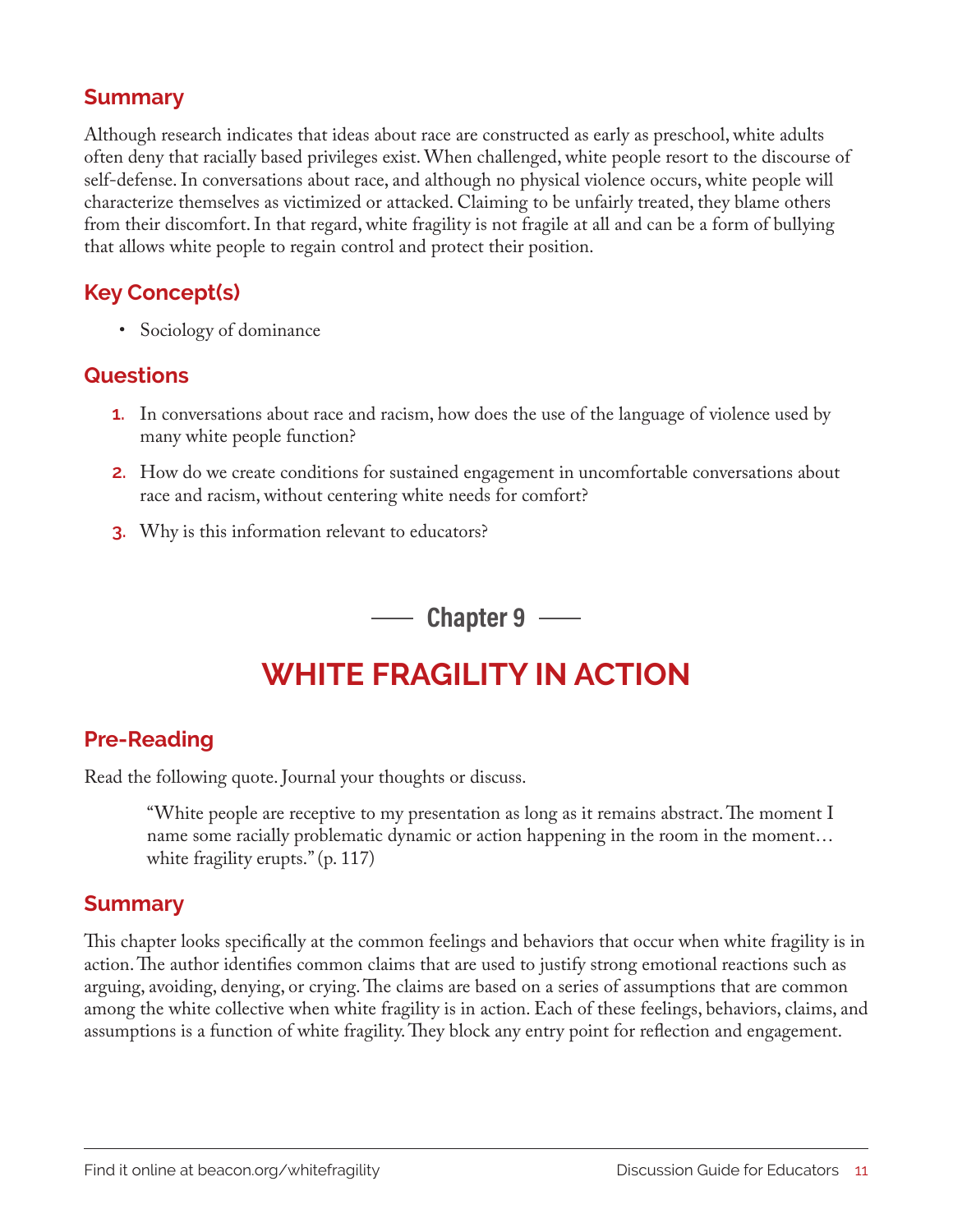#### **Key Concept(s)**

• Functions of white fragility

#### **Questions**

- **1.** When have you seen white fragility in action? How did you respond? What role did you play?
- **2.** Review the list of feelings on p. 119. When have you felt any of those feelings in a conversation about race or racism? How did you behave as a result? What might have been the unintended impact of this behavior, in terms of either challenging or protecting racism?
- **3.** Review the list of behaviors on p. 119. How would a person of color be viewed if any of these behaviors were exhibited in a conversation about race or racism? If you believe the person would be treated differently from a white person, why do you think that is the case?
- **4.** How have your students felt or behaved when conversations about race or racism happen in class?
- **5.** Review the list of assumptions on p. 121. What assumptions do you hold and how do they impact your ability or willingness to have a conversation about race or racism?
- **6.** Of the assumptions on p. 121, which are reinforced in schools? How? What is the impact?

**--- Chapter 10 ----**

# **WHITE FRAGILITY AND THE RULES OF ENGAGEMENT**

#### **Pre-Reading**

Read the following quote. Journal your thoughts or discuss.

"I repeat: stopping our racist patterns must be more important than working to convince others that we don't have them. We do have them, and people of color already know we have them; our efforts to prove otherwise are not convincing." (p. 129)

#### **Summary**

The author learned from decades of experience that there are unspoken rules for how to give white people feedback on racist assumptions and patterns. Most notably, the cardinal rule is to not give feedback at all. White fragility punishes the person giving feedback and demands silence. However, feedback is a key element in being able to address and dismantle racism. The guidelines that are typically acceptable insist on white people feeling comfortable and supporting the racial status quo. Focusing on the feedback, instead of the delivery or messenger, is key to building the stamina necessary for continued engagement.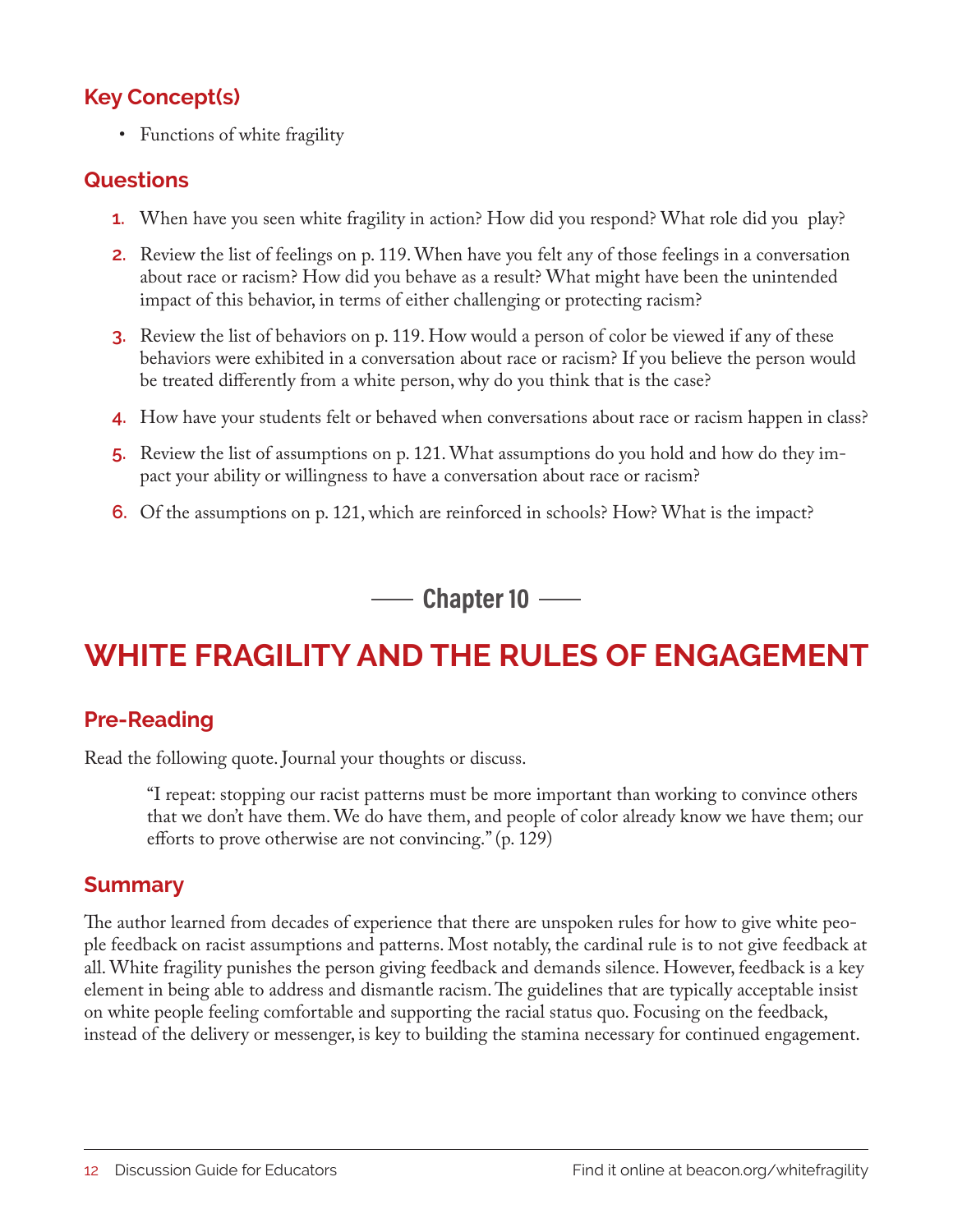#### **Key Concept(s)**

• Feedback

#### **Questions**

- **1.** Review the rules of engagement starting on p. 123. How many of those rules have you heard or used—even implicitly—when in cross-racial dialogues about racism? Which ones have you operated from, even if unconsciously? Why were they necessary conditions for your engagement?
- **2.** When receiving feedback on your unconscious racist assumptions or biases, what have you found to be successful? What criteria did you use to determine the feedback was successful?
- **3.** If you have never received feedback, what about your life has prevented that? How can you change those conditions?
- **4.** What do you think white people mean when they say they need to "build trust" before engaging in a conversation about race? Based on the ideas in this book, how might you challenge that perceived need?
- **5.** Review the common guidelines starting on p. 126. What could be used in their place?

**Chapter 11**

### **WHITE WOMEN'S TEARS**

#### **Pre-Reading**

Read the following quote. Journal your thoughts or discuss.

"We need to reflect on when we cry and when we don't, and why. In other words, what does it take to move us?" (p. 135)

#### **Summary**

In this chapter, the author reviews the historical impact of white women's tears on black people and white men. Heartfelt emotions are important; however, when and why we cry is also political. Emotions are shaped by our biases, beliefs, and cultural frameworks, and our emotions drive behaviors that impact other people. When a white woman cries over racism, regardless of her intentions, most of the attention will immediately go to her. For people of color, white tears demonstrate a white person's racial insulation and privilege.

#### **Key Concept(s)**

• White tears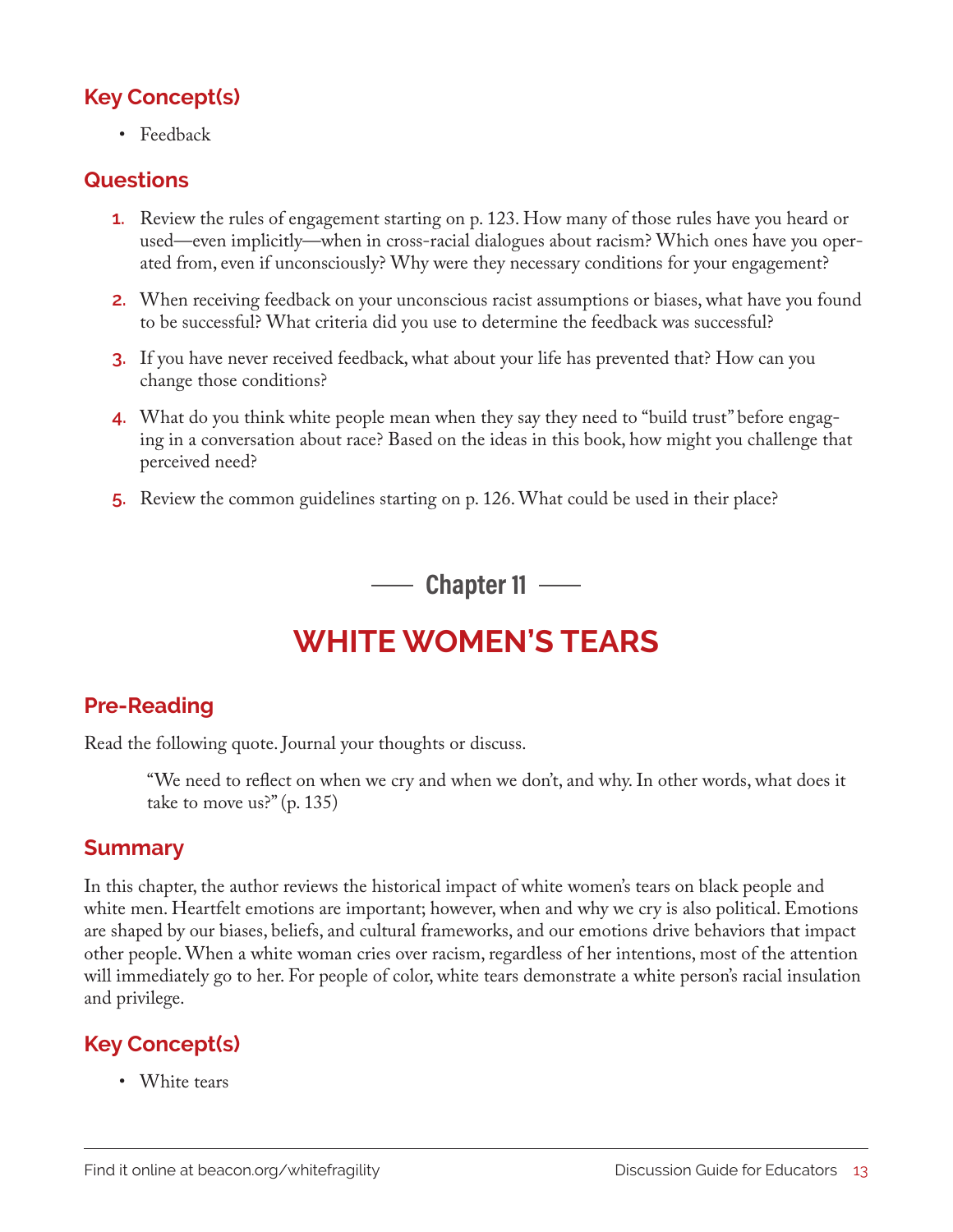#### **Questions**

- **1.** Whose tears over racism matter and whose do not? Why?
- **2.** How does the dynamic of white tears play out in schools, specifically around disciplinary practices or advanced coursework?
- **3.** What more do you have to learn about the historical impact of white women's tears on black people? What steps will you take to get this information?
- **4.** How can you show heartfelt emotions in conversations about race and racism that don't reinforce problematic relations?

**Chapter 12 —–** 

# **WHERE DO WE GO FROM HERE?**

#### **Pre-Reading**

Read the following quote. Journal your thoughts or discuss.

"When white people ask me what to do about racism and white fragility, the first thing I ask is, 'What has enabled you to be a full, educated, professional adult and not know what to do about racism?'" (p. 144)

#### **Summary**

In conclusion, while the emotions, behaviors, claims, and underlying assumptions associated with white fragility are always in play, a transformed paradigm could develop different feelings and accelerate one's lifelong journey of addressing unconscious racial bias. If feedback on racist patterns was met with gratitude, motivation, or humility, possible behaviors that would manifest could be reflection, engagement, and understanding. Going forward it is important to continue to seek out more information, demand that information on white fragility is taught in schools, and build authentic cross-racial relationships. Finally, interrupting racism takes courage and intentionality. We will never interrupt it if we remain comfortable.

#### **Key Concept(s)**

• Reconciliation

#### **Questions**

**1.** The author wrote: "Many people of color have assured me that they will not give up on me despite my racist patterns; they expect that I will have racist behavior given the society that socialized me. What they are looking for is not perfection but the ability to talk about what happened,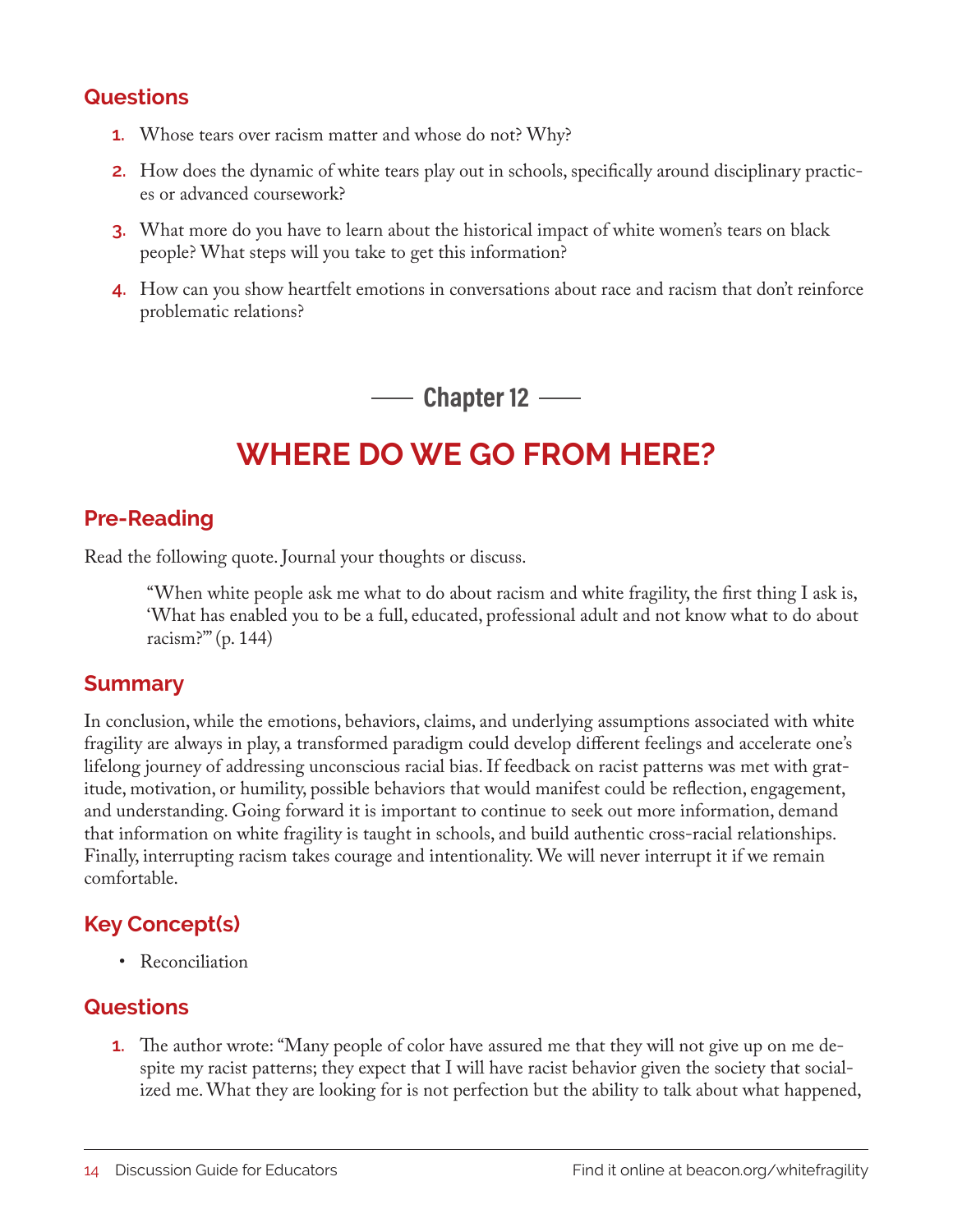the ability to repair." (p. 146) Does this statement help you along on your journey to address racist practices? Explain your answer.

- **2.** What was the most significant learning that you experienced reading this book?
- **3.** How can you make use of what you have learned?
- **4.** What are the action items you are leaving with that would have an impact on your students and your school? How will you ensure that you enact them?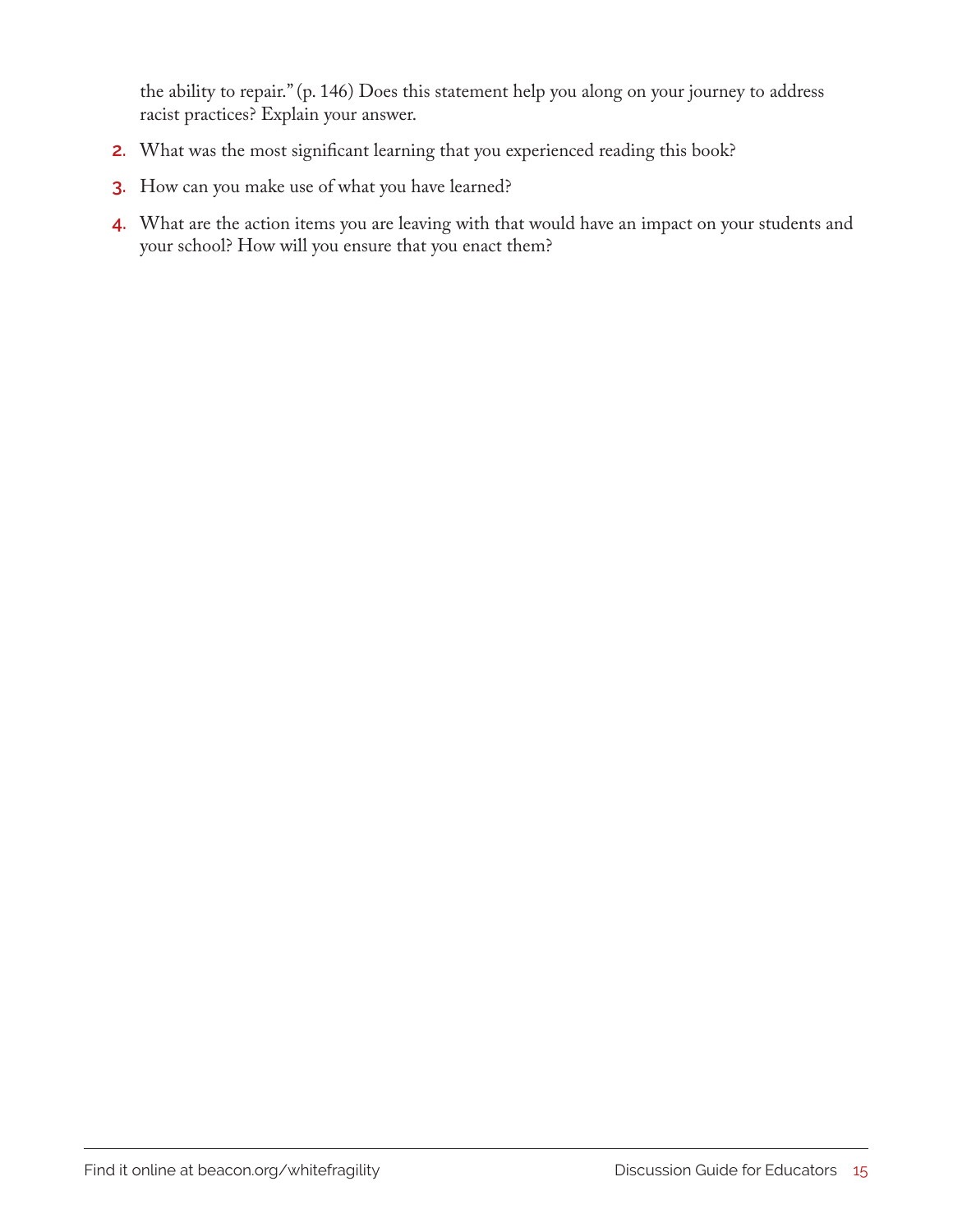#### **Notes**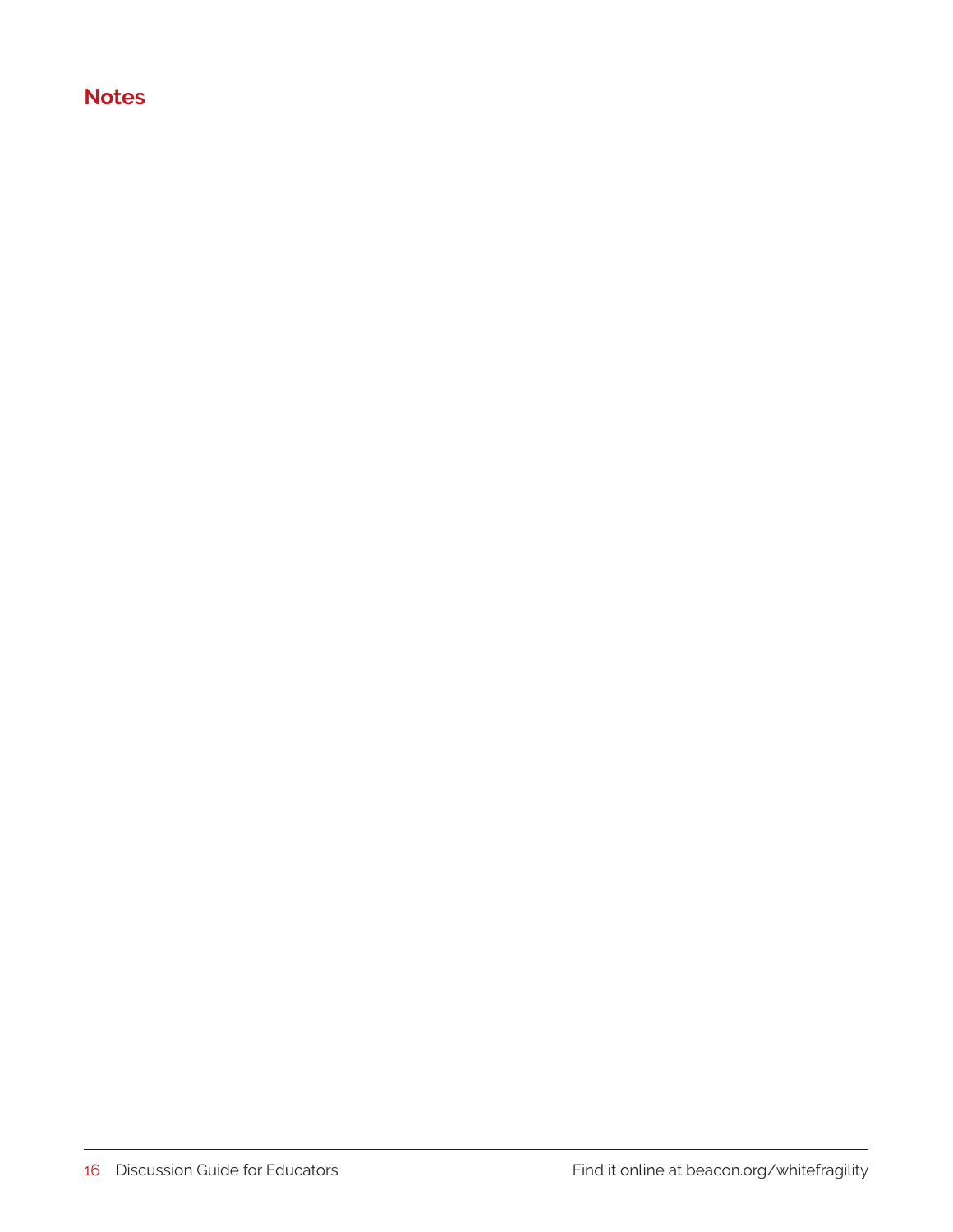#### **About the Author of** *White Fragility*

**Robin DiAngelo** is an affiliate associate professor of Education at the University of Washington. She coined the term White Fragility and is the author of *White Fragility: Why It's So Hard For White People To Talk About Racism*. She has been an educator on issues of racial and social justice for more than twenty years.

#### **About the Author of This Guide**

**Val Brown** is a professional development facilitator for a national nonprofit organization. Her role includes designing, facilitating, and evaluating anti-bias professional development for educators across the country. Val previously worked in public K-12 education and higher education as a teacher, instructional coach, district administrator, and professional learning specialist. In December 2016, she founded #ClearTheAir, a body of educators who believe that community, learning, and dialogue are essential to personal and professional growth.